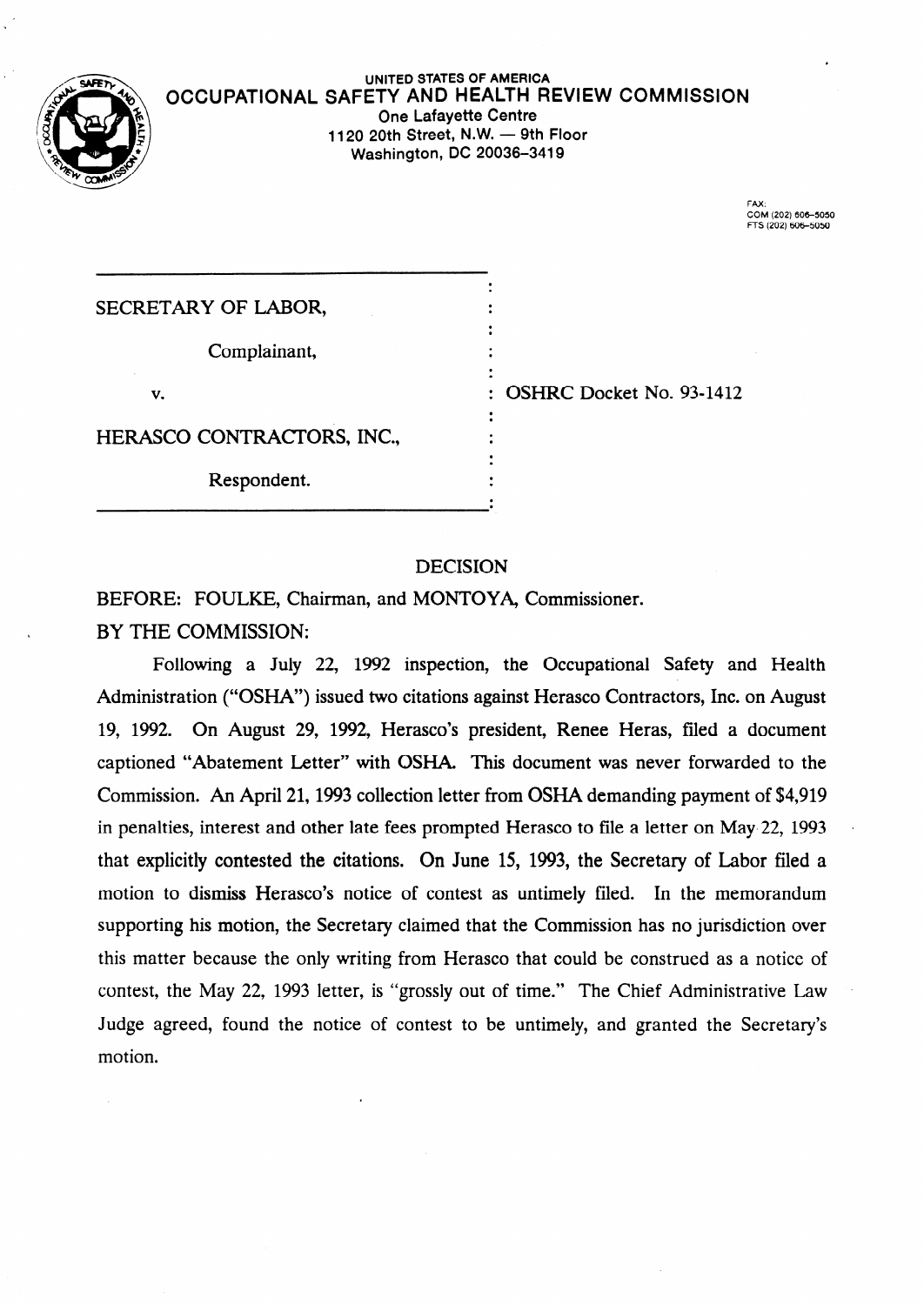By letter of August 17, 1993, Herasco requested relief from the Chief Judge's order. The case was directed for review.

We find that the judge erred in granting the Secretary's motion to dismiss because the May 22, 1993 document is not the only one that may be interpreted as a notice of contest. We construe the August 29, 1992 letter liberally in accordance with long-standing Commission precedent and appellate court case law. See, e.g., *Brennan v. OSHRC (Bill*  Echols Trucking Co.), 487 F.2d 230 (5th Cir. 1973). The Secretary alleges in his motion that the letter was merely an "abatement letter" containing only information about corrective measures. *Cf., e.g., Arena Constr. Co. v. Secretary of Labor,* 1978 CCH OSHD 1 22,987 (S.D.N.Y. 1978) (abatement letter was not construed as a notice of contest in a penalty collection action because there was no intent to dispute citation exhibited in the letter). We find, to the contrary, that Heras' statements in the letter constitute objections to the two citations on the grounds that compliance was physically impossible in one instance and infeasible in the other. Liberally construed, Heras' statements in the letter exhibit a clear intent to dispute the citations and, thus, serve as a notice of contest. See, *e.g., Eastern Knitting Mills*, 1 BNA OSHC 1677, 1973-74 CCH OSHD **1** 17,691 (No. 2019, 1974) (employer's letter complaining of inability to devise a way to abate a violation constituted a notice of contest). Herasco's August 29, 1992 letter was filed within fifteen working days of the date the citations were issued and thus constitutes a timely notice of contest.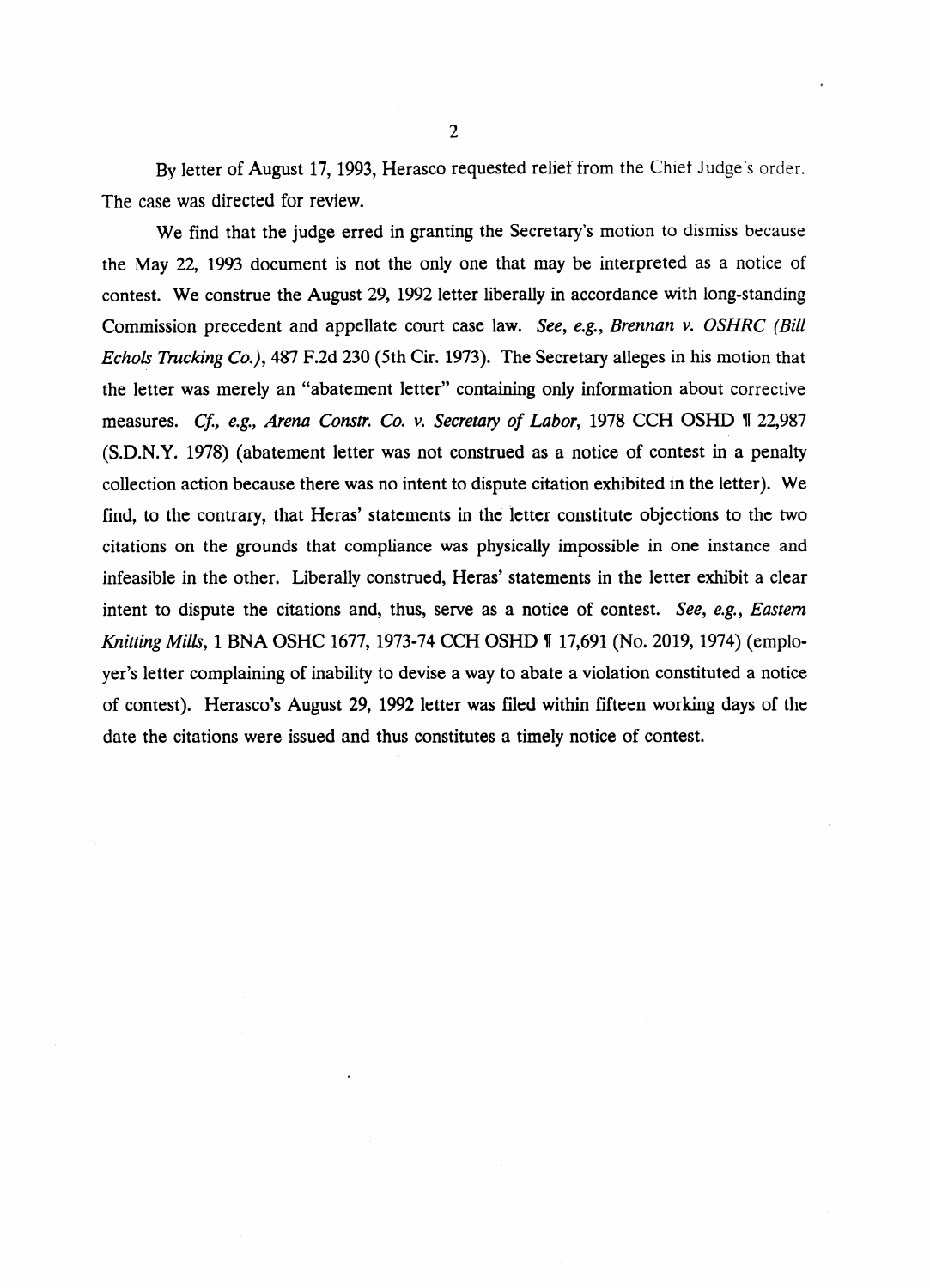Accordingly, the Commission vacates the Chief Administrative Law Judge's order dated August 2, 1993 dismissing Herasco's notice of contest as untimely and remands the case for a hearing on the merits of the citations.

Edwin

Chairman

un Odrubber<br>G. Foulke, Jr.<br>ma Montaga

Velma Montoya Commissioner

Dated: September 22, 1993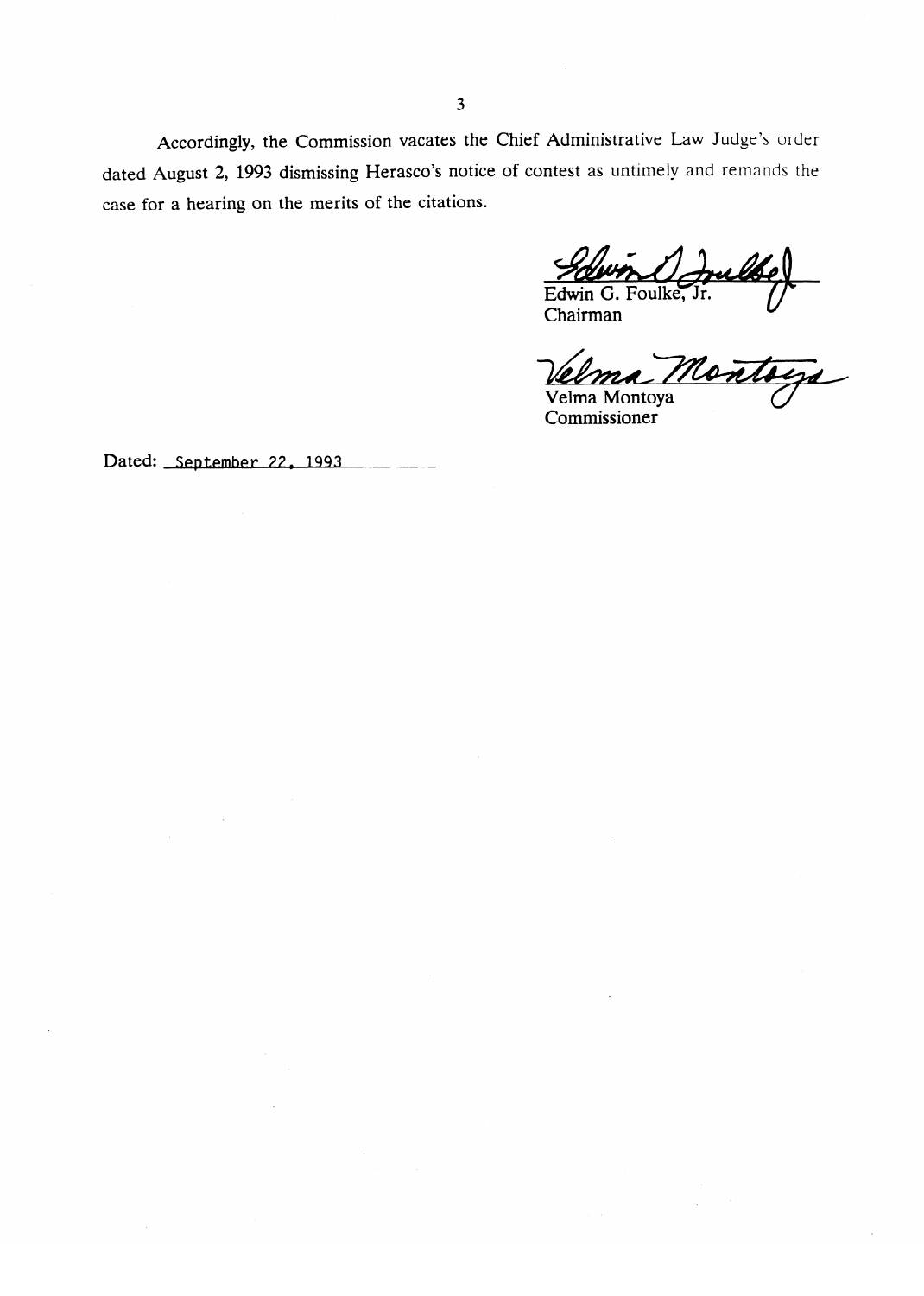## NOTICE OF ORDER

The attached Order by the Occupational Safety and Health Review Commission was issued and served on the following on September 22, 1993.

,

Daniel J. Mick, Esq. Counsel for Regional Trial Litigation Office of the Solicitor, USDOL 200 Constitution Ave., N.W. Room S4004 Washington, D.C. 20210

Albert H. Ross, Esq. Regional Solicitor Office of the Solicitor, U.S. DOL 11th Floor One Congress Street Boston, MA 02114

Renee Heras, President Herasco Contractors, Inc. PO Box 109 Ashland, MA 01721

Irving Sommer Administrative Law Judge Occupational Safety and Health Review Commission One Lafayette Centre 1120 20th Street, Suite 990 Washington, D.C. 20036-3419

FOR THE COMMISSION

Ray H. Darling, Jr. Executive Secretary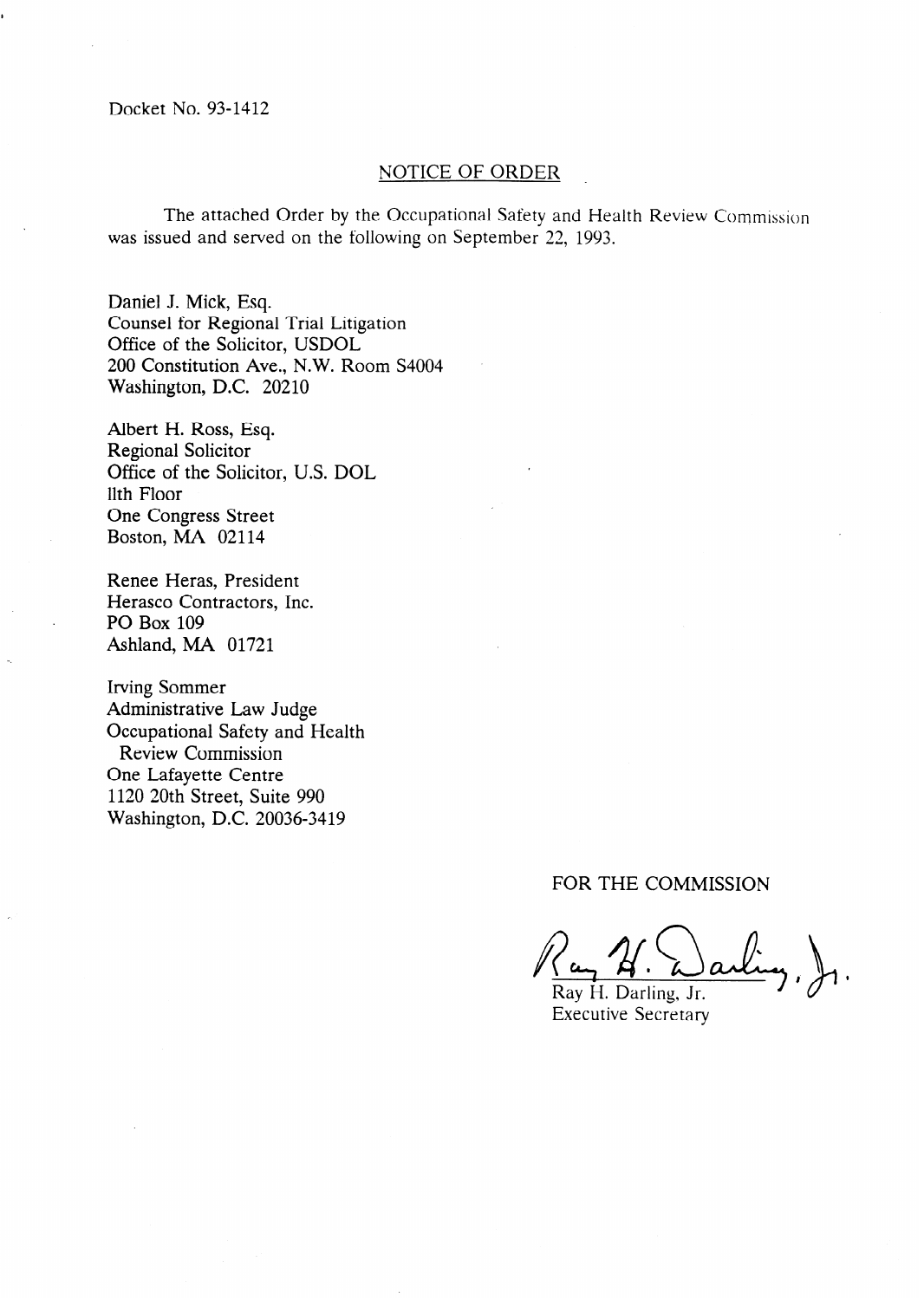

**UNITED STATES OF AMERICA**  OCCUPATIONAL **SAFETY AND HEALTH REVIEW COMMISSION One Lafayette Centre 1120 20th Street, N.W. - 9th Floor Washington, DC 20036-3419** 

**FAX: COM (202) 6-5050 FTS (202) 606-5050** 

SECRETARY OF LABOR Complainant,

v.

 $NO. 93 - 1412$  $\frac{1}{2}$ 

HERASCO CONTRACTORS, INC.<br>Respondent. Respondent.

#### NOTICE OF DOCKETING OF ADMINISTRATIVE LAW JUDGE'S DECISION

The Administrative Law Judge's Report in the above referenced case was  $\chi$ eted with the Commission on August 3, 1993. The decision of the Judge will become a final order of the Commission on September 2, 1993 unless a Commission member directs review of the decision on or before that date. PARTY DESIRING REVIEW OF THE JUDGE'S DECISION BY THE<br>COMMISSION MUST FILE A DETERNAL FOR DISORETIONARY REVIEW. COMMISSION MUST FILE A PETITION FOR DISCRETIONARY RE Any such petition should be received by the Executive Secretary on or before August 25, 1995 in order to permit sufficient time for its review. See<br>Commission Bule 01, 20 C E B, 2200.01 COMMISSION KUIC 91,  $29$  C.F.K.  $2200.91$ .

All further pleadings or communication  $A$ l further pleadings or communications regarding the communications regarding the case shall be shall be shall be shall be shall be shall be shall be shall be shall be shall be shall be shall be shall be shall be shall

> **Executive Secretary** Occupational Safety and Health<br>Review Commission  $1120$  20th St. N.W., Suite 980  $N$ ashington, D.C. 20  $1.28$  2000  $2.12$

Petitioning parties shall also mail a copy to:

Daniel J. Mick, Esq.<br>Counsel for Regional Trial Litigation Office of the Solicitor, U.S. DOL Room S4004 200 Constitution Avenue, N.W. Washington, D.C. 20210

200 Constitution Avenue, N.W. ew is issued by the Com having questions about review rights may contact the Commission's Executive Secretary or call  $(202)$  606-5400.

FOR THE COMMISSION

Ray H. Dorling, 9 (SKW)<br>Ray H. Darling, Jr.<br>Executive Second

Date: August 3, 1993

Secretary or call (202) 606-5400.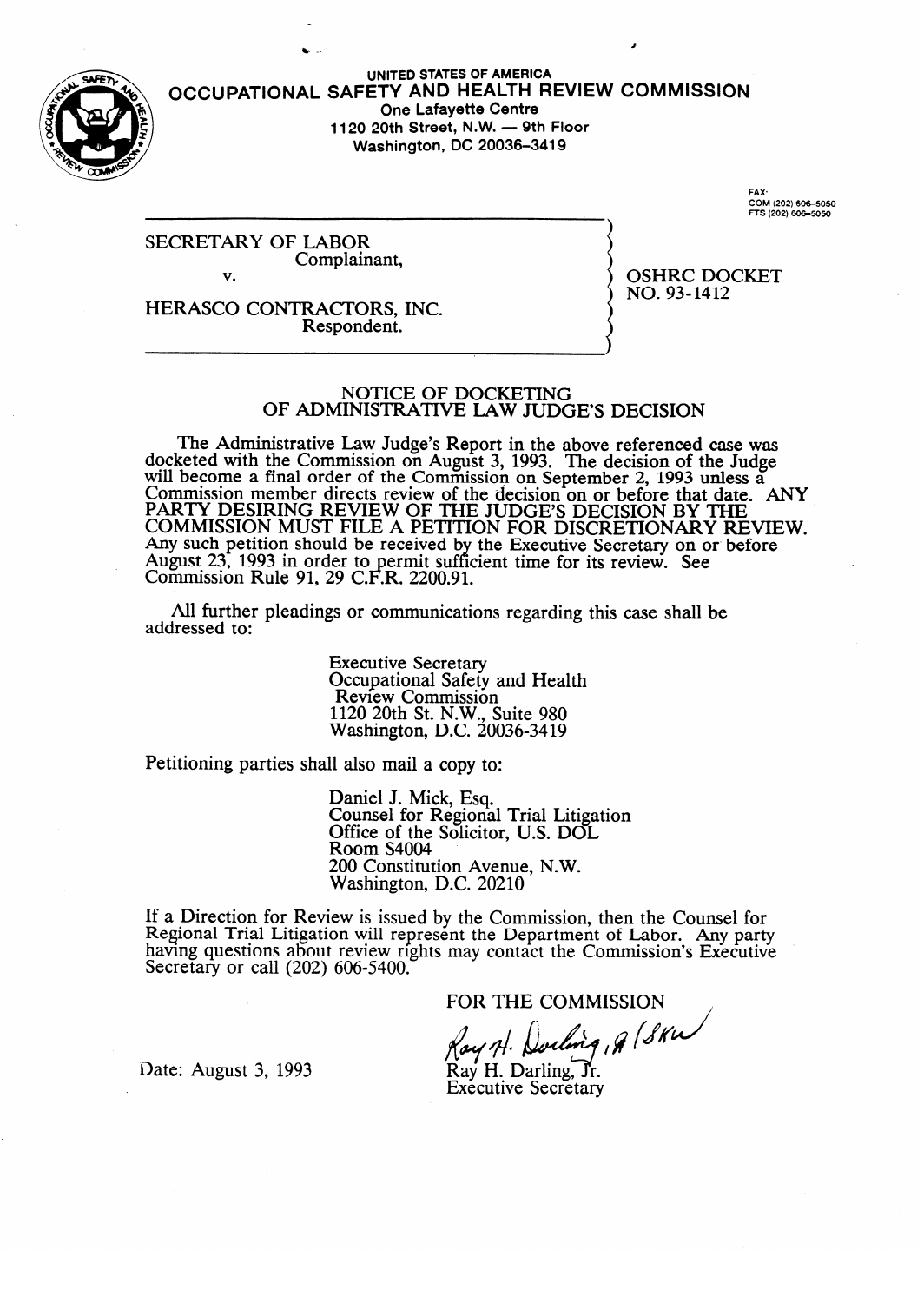## DOCKET NO. 93-1412

# NOTICE IS GIVEN TO THE FOLLOWING:

Daniel J. Mick, Esq. Counsel for Regional Trial Litigation Office of the Solicitor, U.S. DOL Room S4004 200 Constitution Ave., N.W. Washington, D.C. 20210

Albert H. Ross, Esq. Regional Solicitor Office of the Solicitor, U.S. DOL One Congress Street, 11th Floor P.O. Box 8396 Boston, MA 02114

Renee Heras, President Herasco Contractors, Inc. PO Box 109 Ashland, MA 01721

Irving Sommer Chief Administrative Law Judge Occupational Safety and Health Review Commission One Lafayette Centre 1120 20th St. N.W., Suite 990 Washington, DC 20036 3419

00108935677:Ol